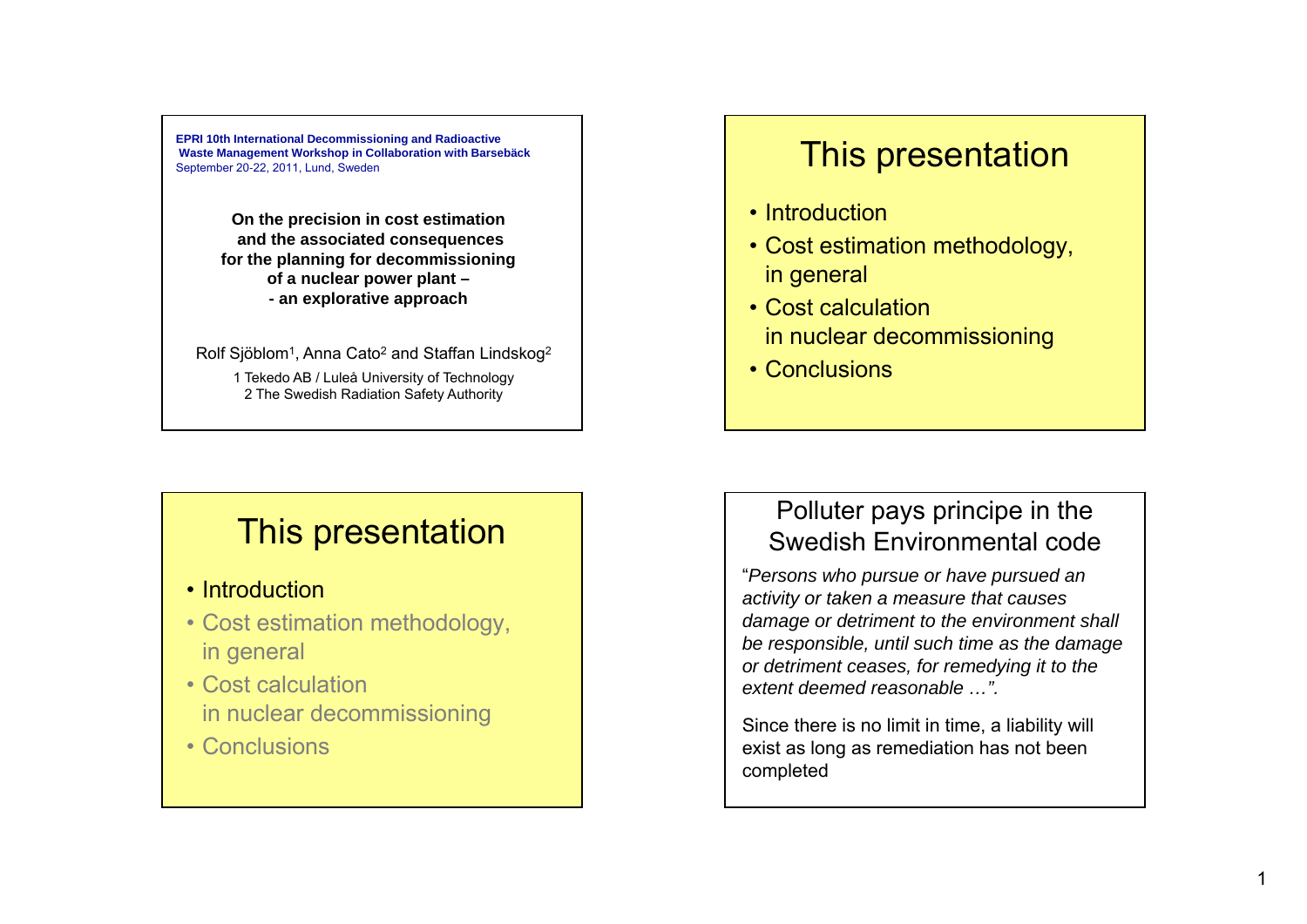

- Protection of health and the environment- now and in the future
- => Money available at the time when it is needed
- <= Cost estimates with sufficient precision - to be made now for decommissioning to take place perhaps after several decades





#### Decommissioning cost calculations, one of the reactors at Barsebäck

|                  | <b>SKB 1979</b> | SKB 2004 [1] | <b>TLG [1]</b> |
|------------------|-----------------|--------------|----------------|
| <b>MSEK 1979</b> | 500             |              |                |
| <b>MSEK 2004</b> |                 | 802          |                |
| <b>MSEK 2005</b> |                 |              | 1632           |
| MSEK 2011 [2]    | 1550            | 894          | 1812           |
| M€ 2011          | 164             | 94           | 190            |
| M\$ 2011         | 237             | 136          | 276            |

- 1. Differences between TLG and SKB/Westinghouse discussed/explained in SKB R-09-55
- 2. Swedish consumer price index used for calculation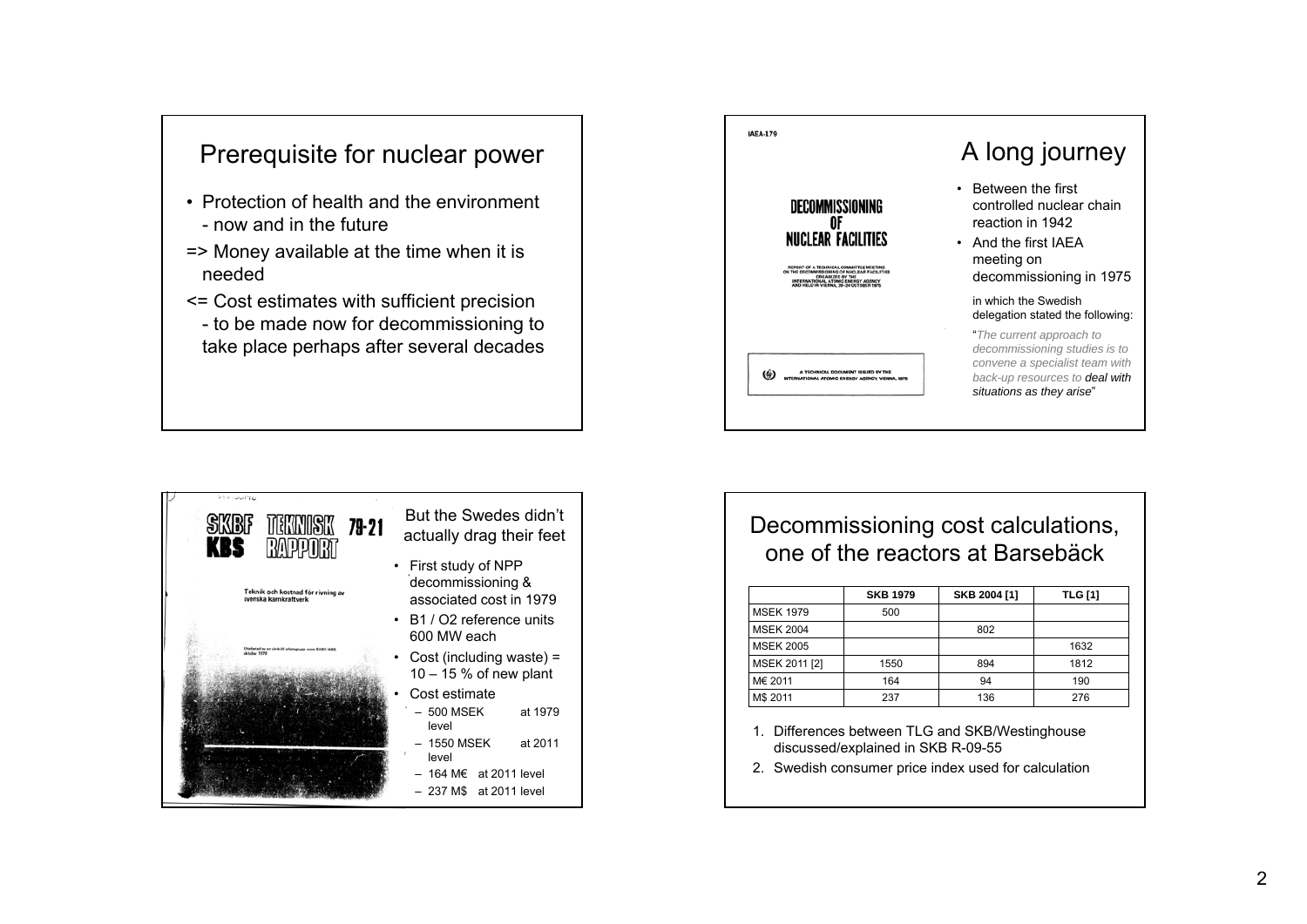## IAEA 1975 decommissioning report

- Decommissioning is technically feasible
- Cost calculations are important for obligations to society & acceptance
- Need to establish standard method(s) with
	- Standardized itemisation, and
	- Unit cost factors
	- Potential cost raisers such as decontamination costs separate
- Open exchange of
	- Technology used
	- Costing information
	- Collective dose

# This presentation

- Introduction
- Cost estimation methodology, in general
- Cost calculation in nuclear decommissioning
- Conclusions

# Questions to be illuminated

- Why are there substantial differences between different cost estimates?
- What is a reasonable level of ambition for such cost calculations that are made primarily for the purpose of assuring adequate financing?
- What decommissioning cost estimation strategies are pertinent for the purposes of
	- Financial planning?
	- Execution of decommissioning operations?

## Cost estimation methodology

- AACE International (Association for the Advancement of Cost Engineering)
	- Has been instrumental in the development of cost estimation methodology
	- Founded in 1956
- Response to need of chemical and other industries
- The need is different at different stages of planning for a new facility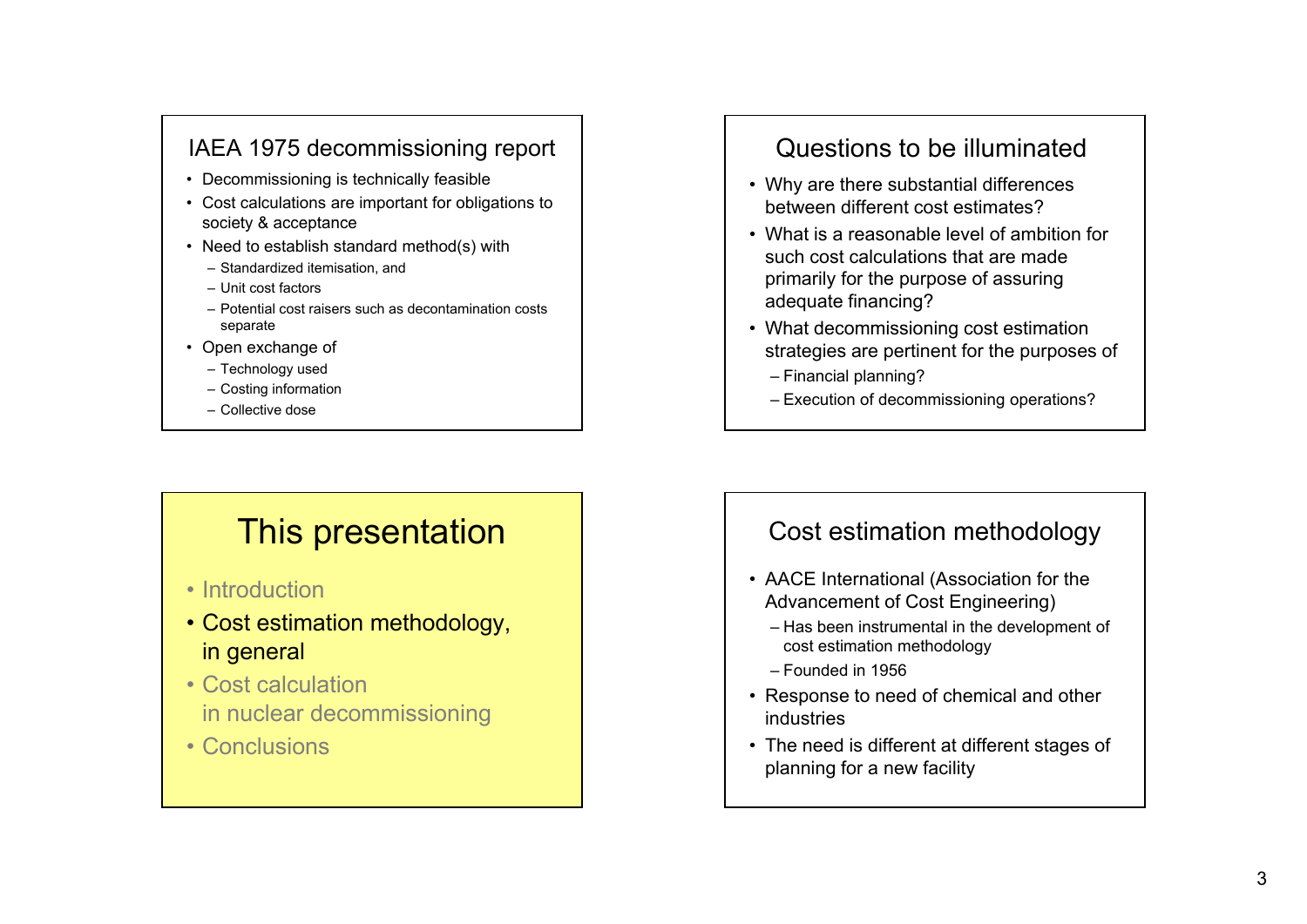#### At least three stages can be identified (IAEA-TECDOC-1476 from the year 2005)

- *Order-of-Magnitude Estimate*: One without detailed engineering data. Expected level of accuracy *-30% to +50%.*
- *Budgetary Estimate*: One based on the use of flow sheets, layouts and equipment details. Expected level of accuracy *-15% to +30%.*
- Definitive Estimate: One where the details of the project have been prepared and its scope and depth are well defined. Expected level of accuracy *-5% to +15%.*

# Techniques for estimation of cost From *decommissioning handbook*

- *Bottom-up.* Quantities derived from e g drawings are multiplied with per unit costs from previous facilities.
- *Specific analogy*. As bottom-up but with adjustments to account for differences in relative complexity of performance <sup>e</sup> t <sup>c</sup>
- *Parametric.* Historical databases and statistical analyses => cost equations / cost estimating relationships

#### Method versus stage, in general

| Order of magnitude<br>$-30\%$ to + 50 % | Parametric technique<br>others possible |
|-----------------------------------------|-----------------------------------------|
| Budgetary estimate<br>$-15\%$ to + 30 % | All possible                            |
| Definite estimate<br>$-5\%$ to + 15 %   | Bottom-up technique<br>others possible  |
|                                         |                                         |
|                                         |                                         |
|                                         |                                         |
|                                         |                                         |
|                                         |                                         |

#### Strongly maintained by AACE International

• A cost figure has no meaning unless it is associated with the pertinent uncertainty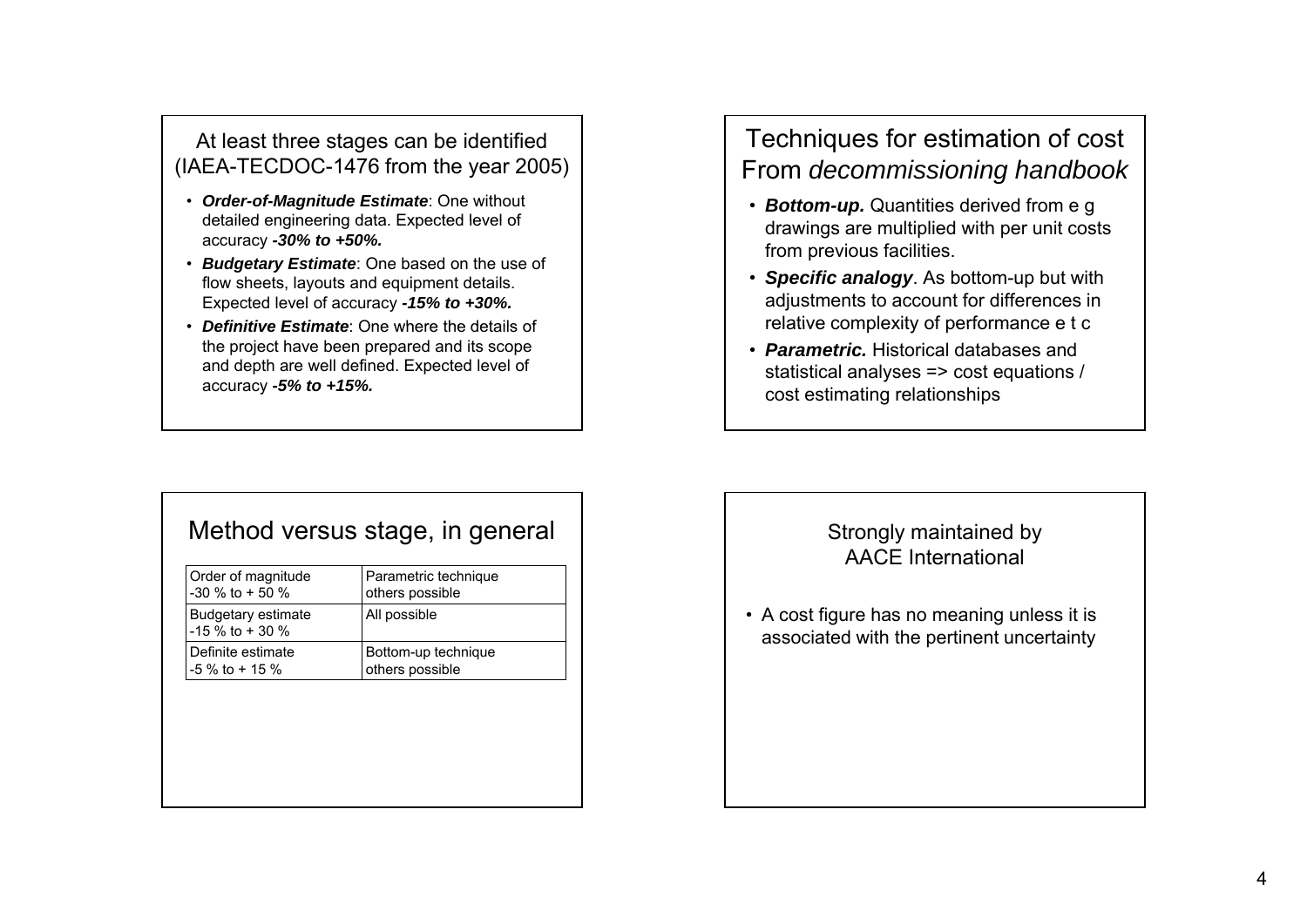## Discovered in the 1970's

- Summations based on data from previously constructed facilities give
	- Precise results at late stages
	- Poor results at early stages
- This lead to the introduction of *parametric cost estimating* suitable especially for early stages

#### Discovered in the 1970's, cont

- *Parametric cost estimating* utilises
	- existence of numerical relations between "system attributes" (e g a sub-system) and cost
	- relations not necessarily linear
- *Parametric cost estimating* implies / requires
	- That existing data must be sufficiently abundant to allow mathematical/statistical analysis (typically several completed facilities)
	- That existing data from completed facilities must be thoroughly analysed
	- That analysis of a plant at early stage of planning becomes simple, in comparison with other methods

C. Peter Rapier: *Toolmaking for Better Conceptual Estimates,* AACE Transactions, 1977

*However the facts of life are that very few companies However, of value and maximize use of their feedback. Fewer still do anything in the way of casting their cost data into a useful form for application on future estimates. What happens is that, to get credibility into their conceptual estimates, companies resort to making preliminary designs and takeoffs to develop the estimate. Then estimate. after doing all that, they still lack faith in the results because the project has not really been designed yet. They know from experience there will be many changes to the details before the design is completed. This is a waste of engineering energy.*

# This presentation

- Introduction
- Cost estimation methodology, in general
- Cost calculation in nuclear decommissioning
- Conclusions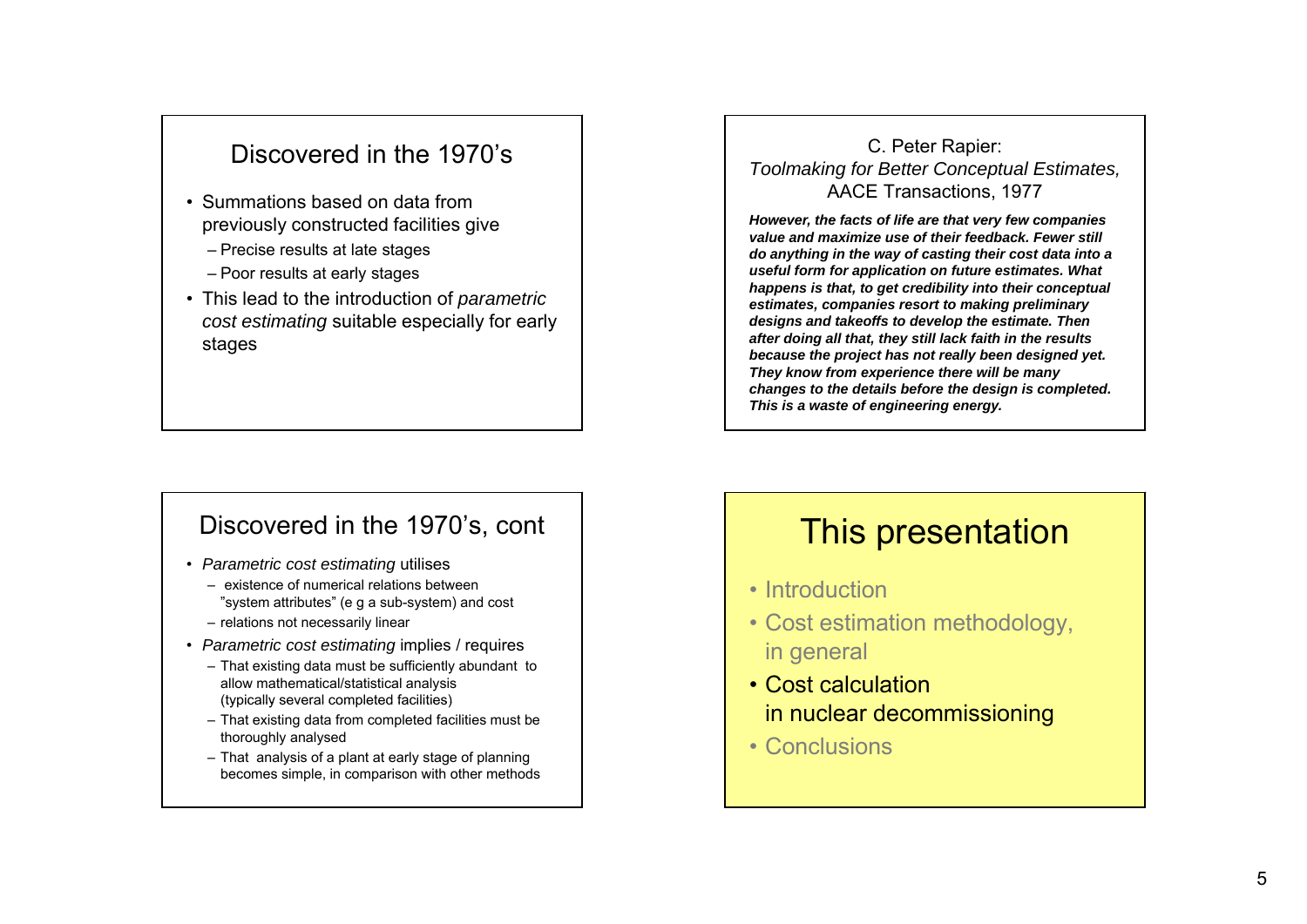# Nuclear decommissioning

- Almost exclusively bottom-up
- Reasons include
	- Facilities exist and all items can readily be identified
	- Initially, the number of facilities decommissioned was low, thus making statistical analysis difficult
	- Focus on imminent decommissioning, less on assurance of financial resources in distant future (at least initially / / special situation in the US: NRC *vs* GAO)

# Last five years plus of international meetings

- Many sessions on lessons learned in decommissioning
- Few presentations on uncertainty in cost calculations
- Maintained by LaGuardia founder of and affiliated to TLG Services - that agreement between calculated and incurred costs are
	- 8,8 % for Maine Yankee (880MWe PWR), and
	- About 6 % for Big Rock point (60MWe BWR)
	- Paper also explains when calculations go wrong (NEA International workshop, Rome, 2004)

# Deviations / agreement between plants, and between calculated and incurred costs

- OECD/NEA 1991 "*Decommissioning of nuclear facilities; an analysis of the variability of decommissioning cost estimates*"
	- Conclusion: Numbers should vary between different reactors
- OECD/NEA 2003 " 2003: *D iii f l Decommissioning of nuclear facilities; Policies, Strategies and Costs*"
	- Conclusion: increased precision by bottom-up with
		- Improved items list
		- Improved scope and other cost raisers

# Public Utilities Commission of the State of California

- Had found lack of transparency and comparability of the decommissioning cost estimates provided for Commission review
- The commission therefore ordered an independent Panel of decommissioning experts to review cost estimates
- Report on March 1st, 2011
- Commission decision on July 14th, 2011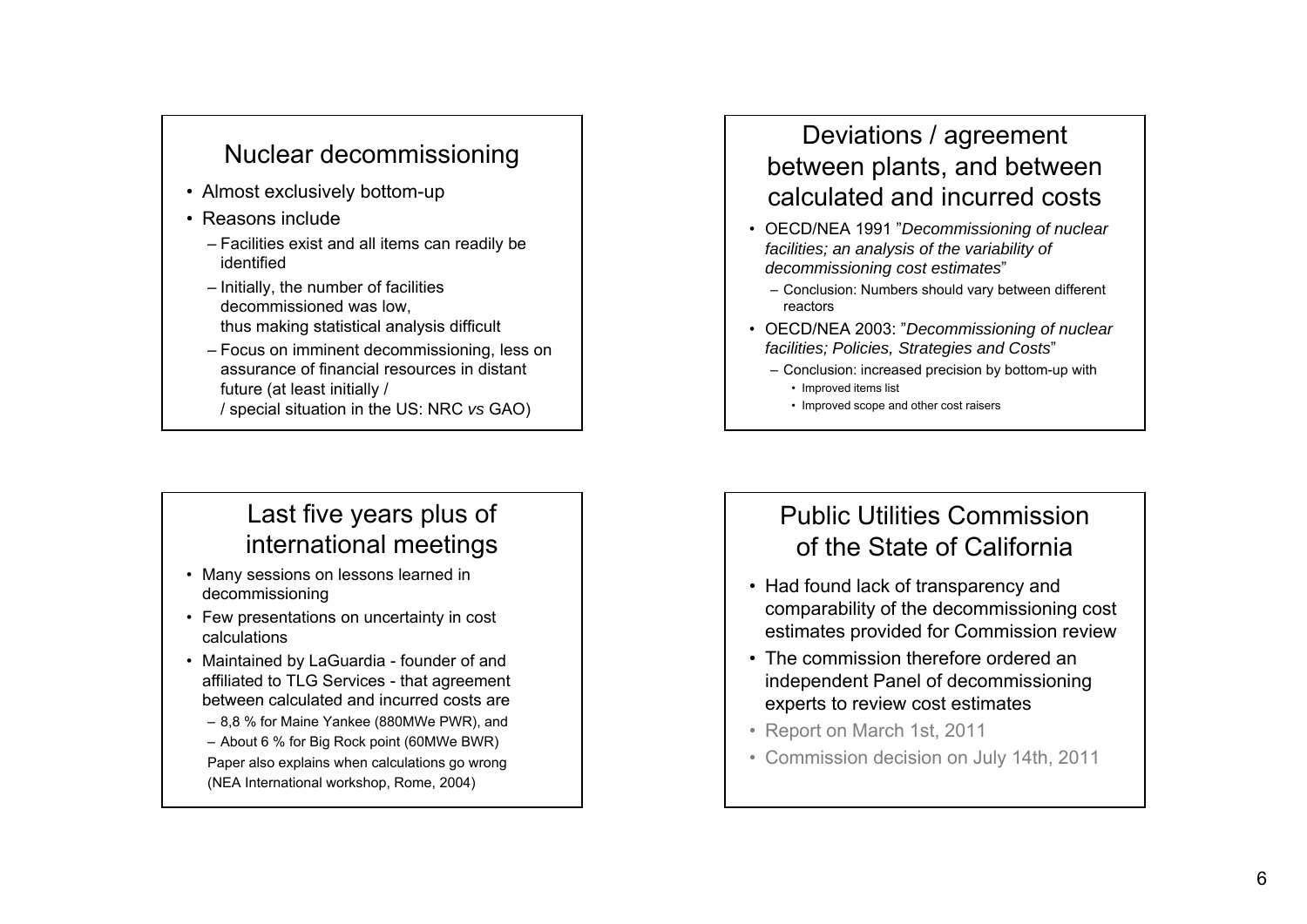## Examples of Panel Conclusions 1

• any conclusions about future d i i i t" decommissioning costs "*i l nvo ve a significant amount of informed speculation about events that will only be fully understood in the future…and which may resemble historical events to a greater or lesser degree as circumstances change*."

#### Examples of Panel Conclusions 3

- With the exception of Rancho Seco, all actual costs appear to exceed estimated costs by varying margins, e.g., Connecticut Yankee exceeded estimates
- by 82% and SONGS 1 by 32.5%. • However, the Panel presented these results more as indications than actual factual findings due to the challenges of

comparison.

#### Examples of Panel Conclusions 2

• the Panel found substantial barriers to comparing prior decommissioning experiences because reported estimates and costs from around the country are not always public, or even similar in what activities are included and the information disclosed

#### Examples of Panel Conclusions 4

- As noted above, there were numerous problems in obtaining accurate and comparable figures.
- For example, some information is withheld as proprietary, public records can be incomplete, and estimates may not include identical activities or may even omit key elements such as site restoration.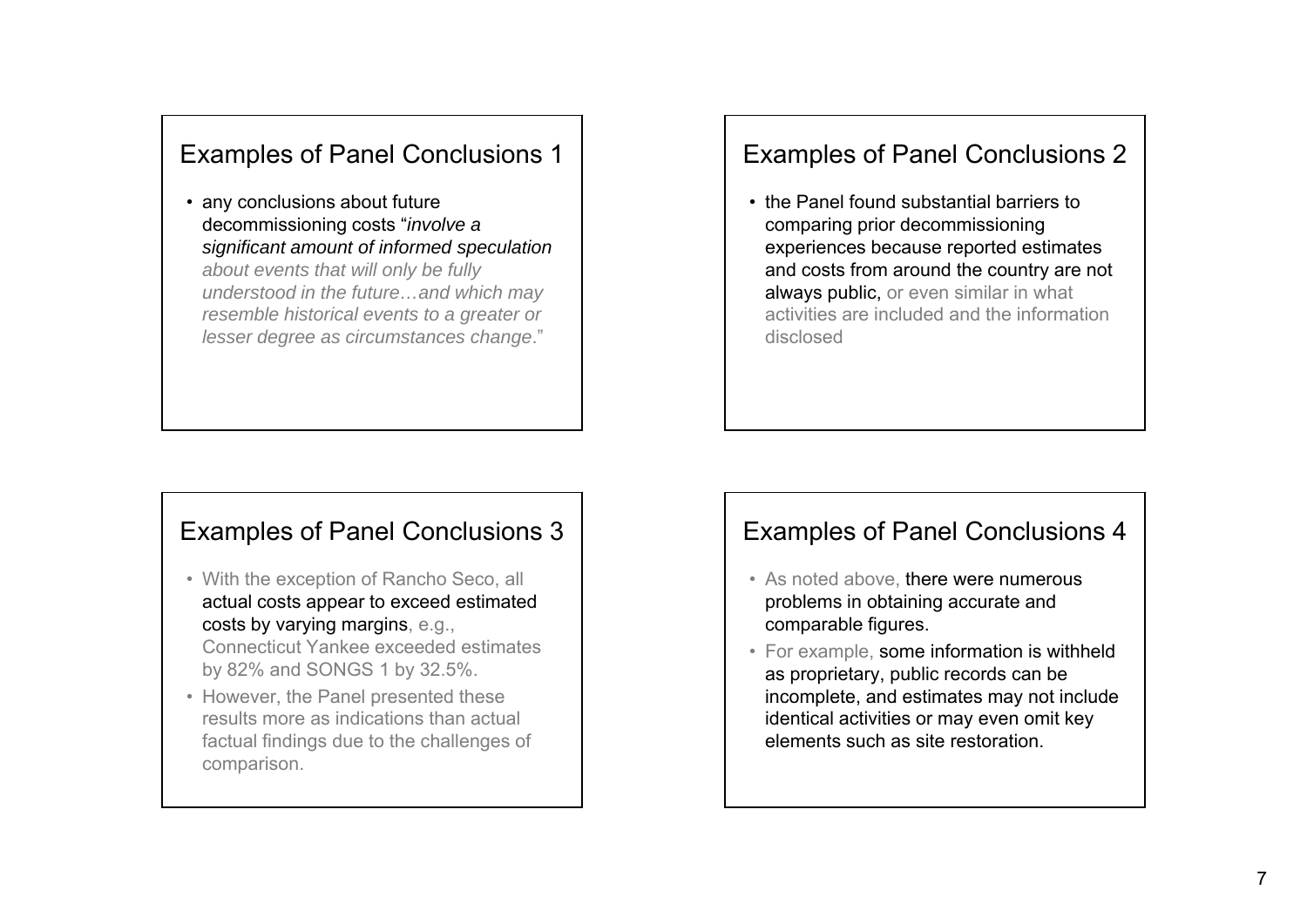# Examples of Panel Conclusions 5

- Eight items were identified that account for 99.4% of the cost difference between SONGS 2 and 3, and Diablo Canyon 1 and 2.
- By a large margin, the assumed site condition at the end of decommissioning is the primary difference between the estimates

#### Examples of Panel Conclusions 7

- The Panel was asked to develop a common format for decommissioning cost estimates that would result in greater transparency and comparability.
- However, the fact that cost estimators use proprietary and substantially different decommissioning cost models to develop their estimates, combined with the unique aspects of decommissioning SONGS, make a common cost model impractical.

#### Examples of Panel Conclusions 6

• Historical experience in the U.S. has provided no consensus on the best way to decommission a nuclear plant because every site has different challenges, technology is improving, and new ideas are borne from experience.

#### Examples of Panel Conclusions 8

- The panel found a key error that reduced the Palo Verde estimate by about half.
- It took a lot of digging by the Panel and SCE to figure out that a double counting of waste volume had occurred.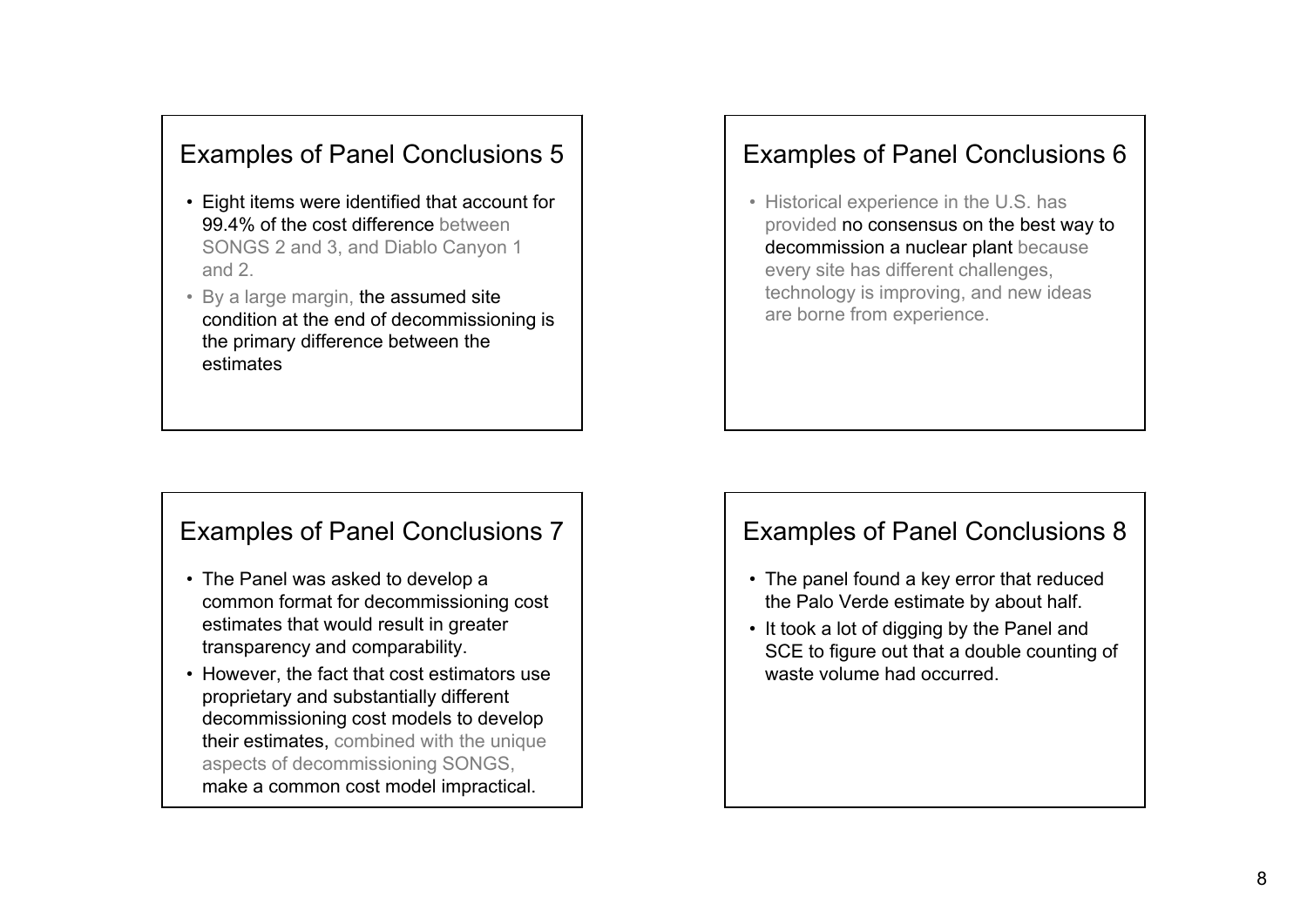EU report: Comparison among different decommissioning funds methodologies for nuclear installations

• Starting from the definition of "decommissioning" it is almost impossible (or only with an enormous input of time resources which is an inefficient exercise) to compare and assess the financial risks and consequences of the applied decommissioning funding systems in all European countries.

#### Openness & information exchange required for review and public insight

- It is virtually impossible to validate an estimate without the details of how the estimate was prepared.
- At best, a comparison can be made of the total estimated cost to the actual cost with no attempt to correlate individual cost drivers.
- Often, the cost and schedule tracking system used during decommissioning is not correlated to the cost estimate structure, so direct comparisons are impossible.

LaGuardia at NEA International workshop, Rome, 2004

EU report: Comparison among different decommissioning funds methodologies for nuclear installations, continued

- "*Three main problems exist:*
	- *The definition in each country only covers a specific, in most cases a limited range of decommissioning activities. Such an environment favours the emerging of under funded situations.*
	- *I dditi i i f th In addition, even provisions for the same range are not comparable as they are based on country specific accounting treatments.*
	- *And third, the basis (assumptions) of cost calculation is not always disclosed.*"

# This presentation

- Introduction
- Cost estimation methodology, in general
- Cost calculation in nuclear decommissioning
- Conclusions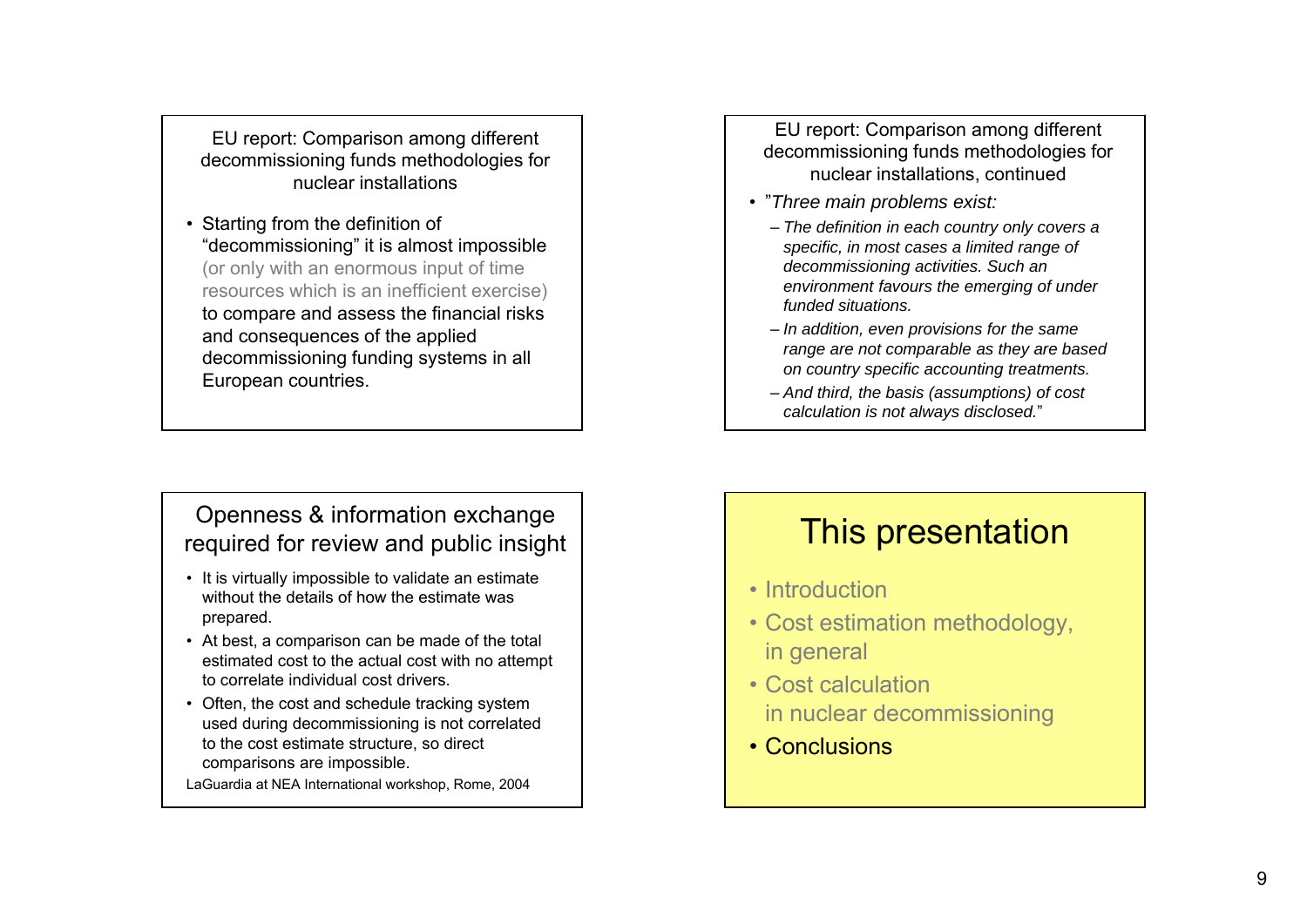# Relevance for Sweden

- The Barsebäck experience of deviating cost estimates is hardly unique in an international perspective
- => Warranted to look for
	- Generic factors as well as
	- Barsebäck specific factors

In order to improve cost calculations

• And especially to attempt to find what may be pertinent for cost calculations for the purpose of adequate fees and funds

## Cost raisers

- Nordic co-operation under the auspices of the Nordic Nuclear Safety Research
- The following main categories were identified to highly influence cost and uncertainty
	- Radiological surveying
	- Method selection
	- Specific features that might be identified through hazard identification methodologies

# Scope

- Differences in scope is frequently put forward as the main reason for deviances
- Scope is understood in a different way by different parties
	- Professional cost estimators do frequently not provide overall uncertainty figures. Instead, they exclude this, that and the other here and there in their reports.
	- Plant owners and Authorities expect that the estimates of the total cost refer to – just that what is actually the total cost

## Need for and use of information

- Almost impossible for an Authority to inspect if proprietory constraints
	- Limited public insight
	- Limited feedback on performance
- Access to data from limited number of NPP:s
	- Not so detrimental for use of bottom-up techniques
	- Discourages or invalidates use of parametric techniques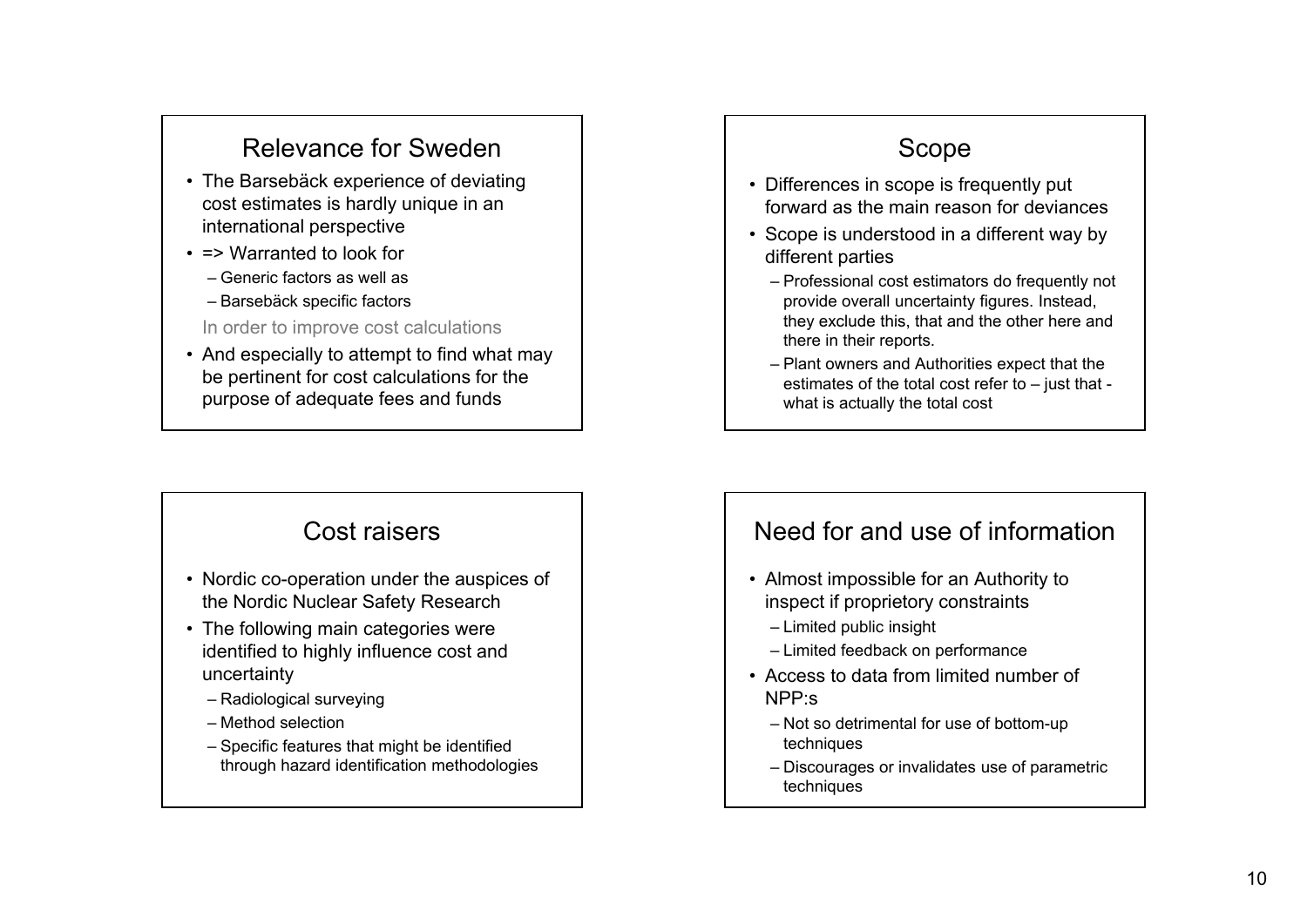# Bottom-up methodology

- Easy and straightforward to apply in the sense that the facility exists and can readily be mapped
- Treacherous in the sense that the per unit entities may be uncertain. This includes:
	- Radiological situation (survey for the purpose of decommissioning ≠ that for the purpose of operation)
	- Special features
	- End state prerequisites
- Bottom-up feasible  $\Leftrightarrow$  all such features are included and their influence on the total uncertainty are known

# Parametric methodology

- Murphy & Hickery "*Parametric Cost Estimates for an International Competitive Edge*" presented at WM'05:
	- Developed for and tested on nuclear research and technology development facilities
	- "Reasonable expectations" … "fall within 10 % when compared to actual cost data"
	- Belived to be possible to improve
- Appear not to have been tested on NPP:s
	- (except for scaling linearly with electric power output which is not sufficiently accurate)



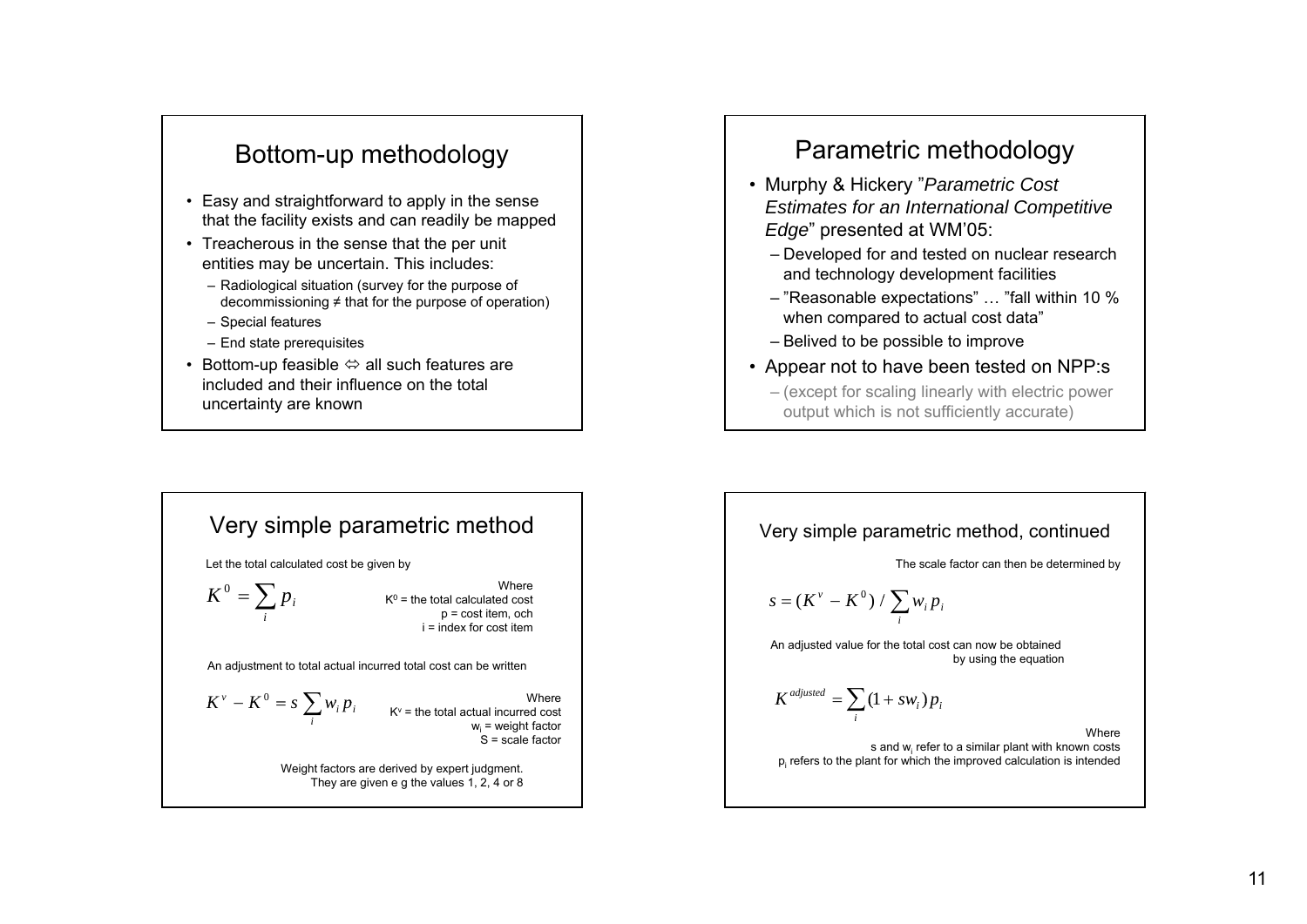# What precision is warranted for calculations for financial funding?

- Sufficiently precise in order for polluter pays principle to be respected
- But uncertainty can be managed by securities
- Reasonable to have more comprehensive cost bases for decommissioning operations
- The requirements are different:
	- Operations require bases & cost structures to be used for procurement
	- Financial funding adequacy requires reasonably conservative total cost

# Comments on Barsebäck

- Validation with regard to already decommissioned facilities should to be continued
- Important to focus on uncertainties and to identify and to quantify those that contribute the most
- Important to analyse possibilities for better methodology, especially for long-term predictions
- Different methodologies for cost estimations need to be studied and their relative merits evaluated

# Financial funding adequacy

- Parametric methodology might be preferable – at least in part
	- Might be applied with less effort on a number of facilities as compared to bottom-up
	- Might enable adequate precision (e g  $\pm$  15 %)
	- Precision might depend mainly on definition of scope & cost raisers rather than methodology
	- Might be feasible now that a relatively large number of NPP:s have been decommissioned
	- Requires that data can be shared

## Comments on Barsebäck, cont

- Such information can be used in comparisons between the Swedish and Finnish reactors, and especially between those of ASEA/ATOM design
- Studies on Oskarshamn 2 should be included
- Plant owners and Authorities should assess what exchange of information serves their interests the best with regard to
	- Efficiency of cost calculations for different purposes
	- Public insight
- The result should be communicated to those who perform calculations services as a given prerequisite for orders